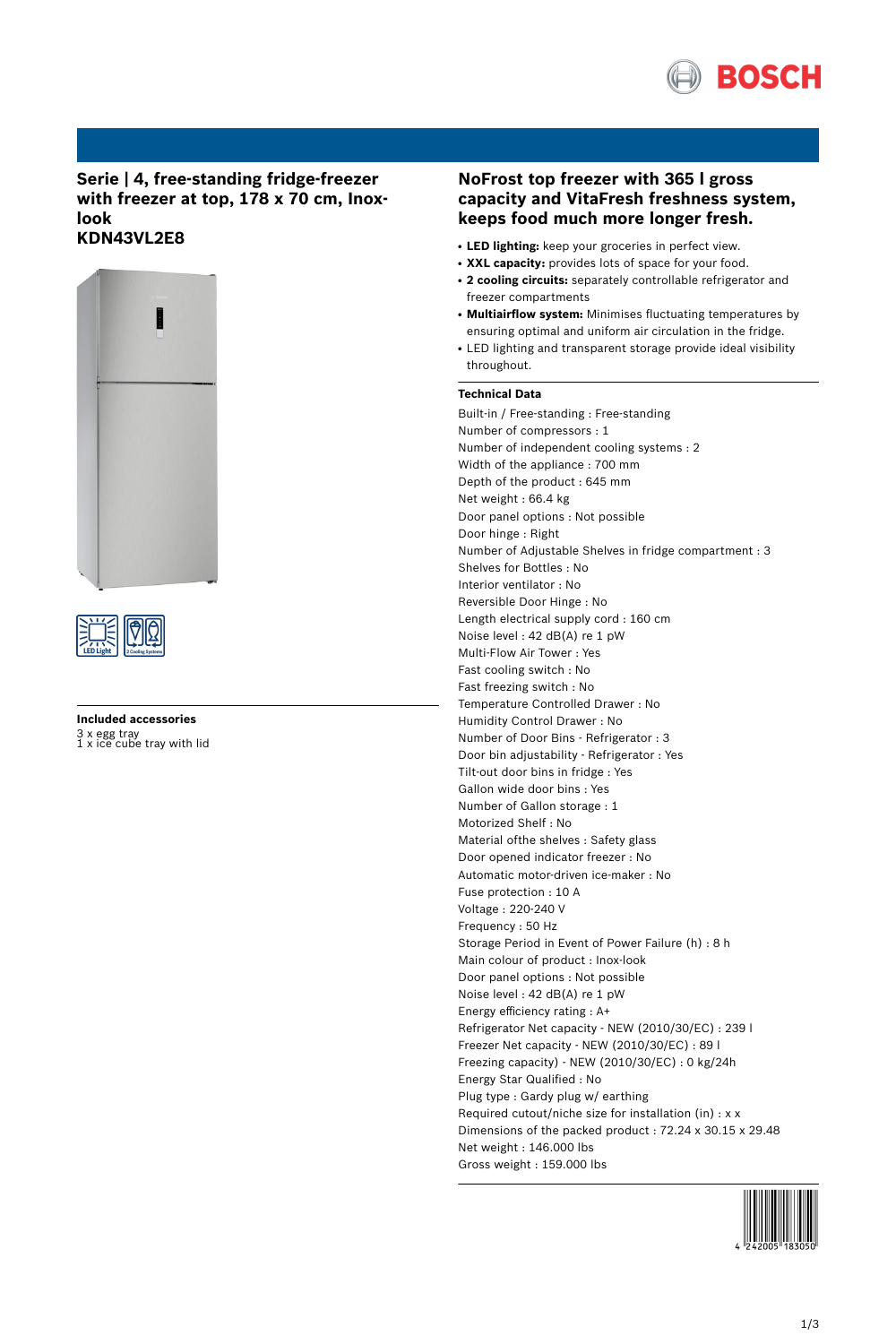

**Serie | 4, free-standing fridge-freezer with freezer at top, 178 x 70 cm, Inox-look KDN43VL2E8**

**NoFrost top freezer with 365 l gross capacity and VitaFresh freshness system, keeps food much more longer fresh.**

## **Design and Styling**

- Doors Stainless steel look, side panels Pearl grey (VZF 07127)
- Integrated vertical handle
- Interior with metal applications

#### **Convenience & Safety**

- Freezer LED electronic control, Fridge manually adjustable

# **Fridge Compartment**

- Multi Airflow-System
- <sup>4</sup> safety glass shelves of which <sup>3</sup> are height adjustable
- <sup>1</sup> door trays high

### **Freezer Section**

- NoFrost never again defrosting!
- <sup>2</sup> door trays in the freezing compartment
- <sup>1</sup> ice cube tray with lid

#### **Dimensions**

- Appliance Dimensions ( H x W x D): 178.0 cm x Appliance width: 70 cm x 64.5 cm

# **Technical Information**

- Door right hinged
- Height adjustable front feet
- Nominal voltage: <sup>220</sup> <sup>240</sup> <sup>V</sup>

#### **Accessories**

- Accessories: <sup>3</sup> <sup>x</sup> egg tray

# **Highlights**

- LED interior light longlasting, efficient and perfect illumination!
- Telescopic rails more convenient acces to freshness!

### **Country Specific Options**

- Based on the results of the standard 24-hour test. Actual consumption depends on usage/position of the appliance.